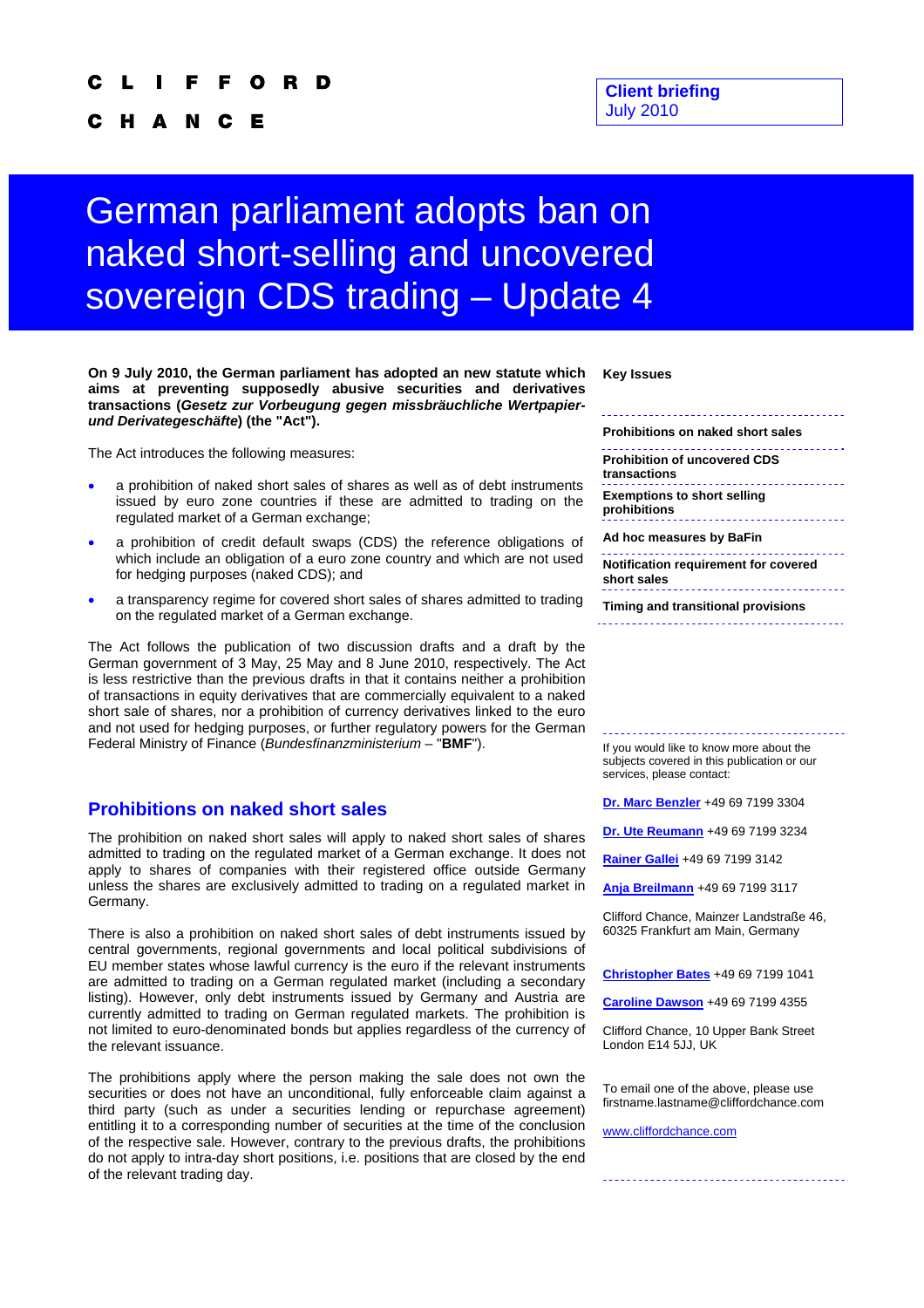#### **Client briefing**  German parliament adopts ban on naked short-selling and uncovered sovereign CDS trading

There are also exemptions for transactions of persons who have undertaken by contract to purchase or sell financial instruments on a continuous basis by way of trading for own account at prices defined by them to the extent that the respective transaction is necessary for the performance of such contractual obligations (market makers), as well as for transactions which trading participants conclude with a customer for the settlement of a transaction in shares at a fixed or definable price (fixed price transaction). Each exemption can only be used upon a onetime notification to BaFin.

The Act further clarifies that the afore-mentioned prohibitions on naked short sales are applicable on an international level and thus apply to entities in and outside of Germany (provided that the relevant shares or securities are admitted to trading on a German regulated market, see above).

## **Prohibition of uncovered CDS transactions**

The prohibition on uncovered CDS transactions has remained unchanged as compared to the earlier drafts. It applies to protection buyers entering into CDS if at least one of the reference obligations is an obligation of a central government, regional government or local political subdivision of an EU country whose lawful currency is the euro (irrespective of whether the transaction is settled in cash or by delivery of the reference obligation). The prohibition also extends to CDS that are embedded in total return swaps or creditlinked notes.

The prohibition applies unless protection is bought to hedge an existing position in a reference obligation of the relevant CDS or in another financial instrument that would decrease in value if the creditworthiness of the euro zone state being the debtor of the reference obligation deteriorates. In addition, the hedge must from a commercial perspective result in a significant reduction of the credit risk deriving from the existing position.

As in the case of naked short sales of shares and government debt instruments, there are exemptions for market makers. Each exemption can only be used upon a onetime notification to BaFin.

In contrast to the prohibitions on naked short sales, the Act does not extend the prohibition on uncovered CDS transactions to an international level. Rather, this prohibition only applies to transactions concluded or entered into "in Germany", which is in line with the BaFin decree of May 2010 regarding the prohibition on uncovered CDS transactions. However, in the absence of further guidance on this point by the Act, the territorial scope of this prohibition may still be subject to controversial interpretation.

# **Exemptions to short selling prohibitions**

The BMF will be authorised to permit exemptions from the above prohibitions in regard of certain types of transactions. It may transfer this authority to BaFin.

# **Ad hoc measures by BaFin**

The Act contains an explicit legal basis for BaFin to take any measure necessary and appropriate to counteract deficiencies threatening financial stability or trust in the functionality of the financial markets. In particular, BaFin could temporarily issue further prohibitions, including:

- a prohibition of transactions in derivatives that are linked to the price of shares or debt instruments of euro zone countries which are admitted to trading on the regulated market of a German exchange, if these transactions are not used for hedging purposes and result in a position economically comparable to a short sale;
- a prohibition of derivatives linked to the Euro and not used to hedge a corresponding currency risk; and
- a trading suspension in respect of certain financial instruments.

Any ad hoc measures by BaFin are initially limited to a period of 12 months but may be extended by another 12 months. In this case, the BMF has to report to the German parliament on the reasons for the extension.

The powers of the BMF to prohibit certain transactions by way of a regulation (as provided in the earlier drafts) has been abandoned. The expert committee of the German parliament held the view that prohibitions which are not of temporary nature only must be based on a formal law.

# **Notification requirement for covered short sales**

The Act contains a transparency regime similar to that put in force by the BaFin decree of March 2010. Even though controversially discussed, the Act still contains the requirement to publish short positions in the electronic Federal Gazette (*elektronischer Bundesanzeiger*) if they exceed the 0.5% threshold.

# **Timing and transitional provisions**

The prohibitions will become effective on the day after the publication of the Act in the German Federal Gazette (*Bundesanzeiger*). Transactions entered into prior to the entering into force of the Act will be exempted from the prohibitions unless they had been